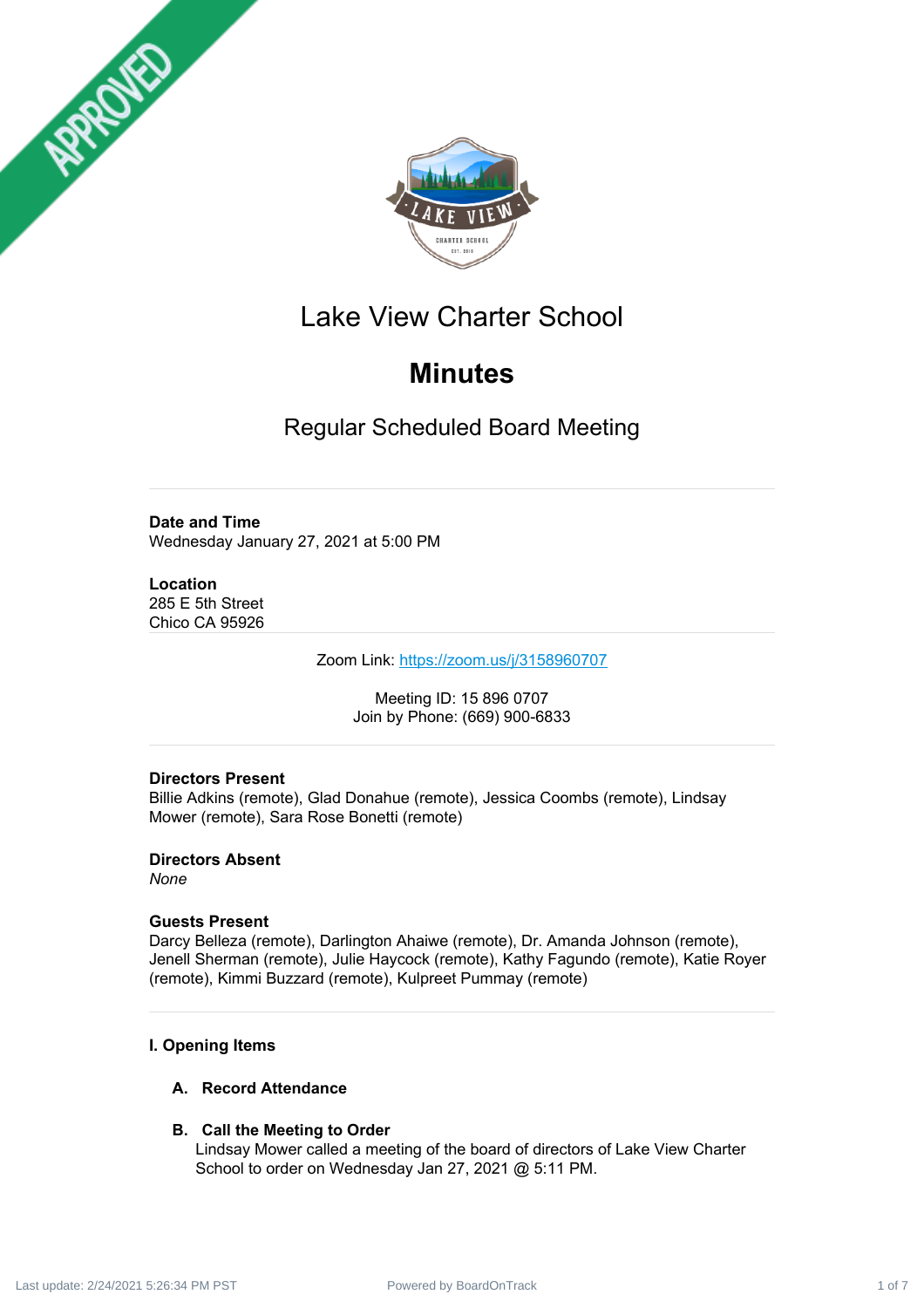#### **C. Approval of the Agenda**

Billie Adkins made a motion to approve the agenda. Glad Donahue seconded the motion. The board **VOTED** unanimously to approve the motion. **Roll Call** Contract 2 of  $\alpha$  Contract 2 of 7 Lake View Charter School - Regular Schedule Board 2 of 7 Lake View Charter School - Regular Schedule Board 2 of 7 Lake View Charter School - Regular Schedule Board 2 of 7 Lake View Chart

Lindsay Mower Aye Jessica Coombs Aye Sara Rose Bonetti Aye Billie Adkins Aye Glad Donahue Aye

## **D. Public Comments**

No public comments

#### **E. Executive Director's Report**

Julie Haycock presented her Executive Director's Report that included:

- Announcement of All Staff Professional Development is taking place 1/28/21
- Enrollment Report There are students in the process of enrolling and there is still a waiting list
- STAR 360 Window is open for the second administration of the benchmark assessment
- Parent Education Workshop & MDIP presentations are being held for families
- Cal/OSHA COVID-19 Re-Opening Plan is being posted to the school website in preparation for any future in-person events

Carrie Carlson presented on the Junior High Virtual Academy:

- The program was launched in the fall of 2020 with Tuesday/Thursday classes focused on the core content areas of Math ELA and Science
- Also include Growth Mindset
- 175 students participate currently with a 90% pass rate
- Future plans include a science fair, partnerships, and student showcase as well as expanded program days (Mondays & Wednesdays) and events

#### **F. Approve Minutes**

Lindsay Mower made a motion to approve the minutes from Regular Scheduled Board Meeting on 12-09-20.

Sara Rose Bonetti seconded the motion.

The board **VOTED** unanimously to approve the motion.

**Roll Call** Jessica Coombs Aye

Billie Adkins Aye Glad Donahue Aye Lindsay Mower Aye Sara Rose Bonetti Aye

#### **G. Approve Minutes**

Glad Donahue made a motion to approve the minutes from Special Board Meeting on 01-19-21.

Billie Adkins seconded the motion.

The board **VOTED** unanimously to approve the motion.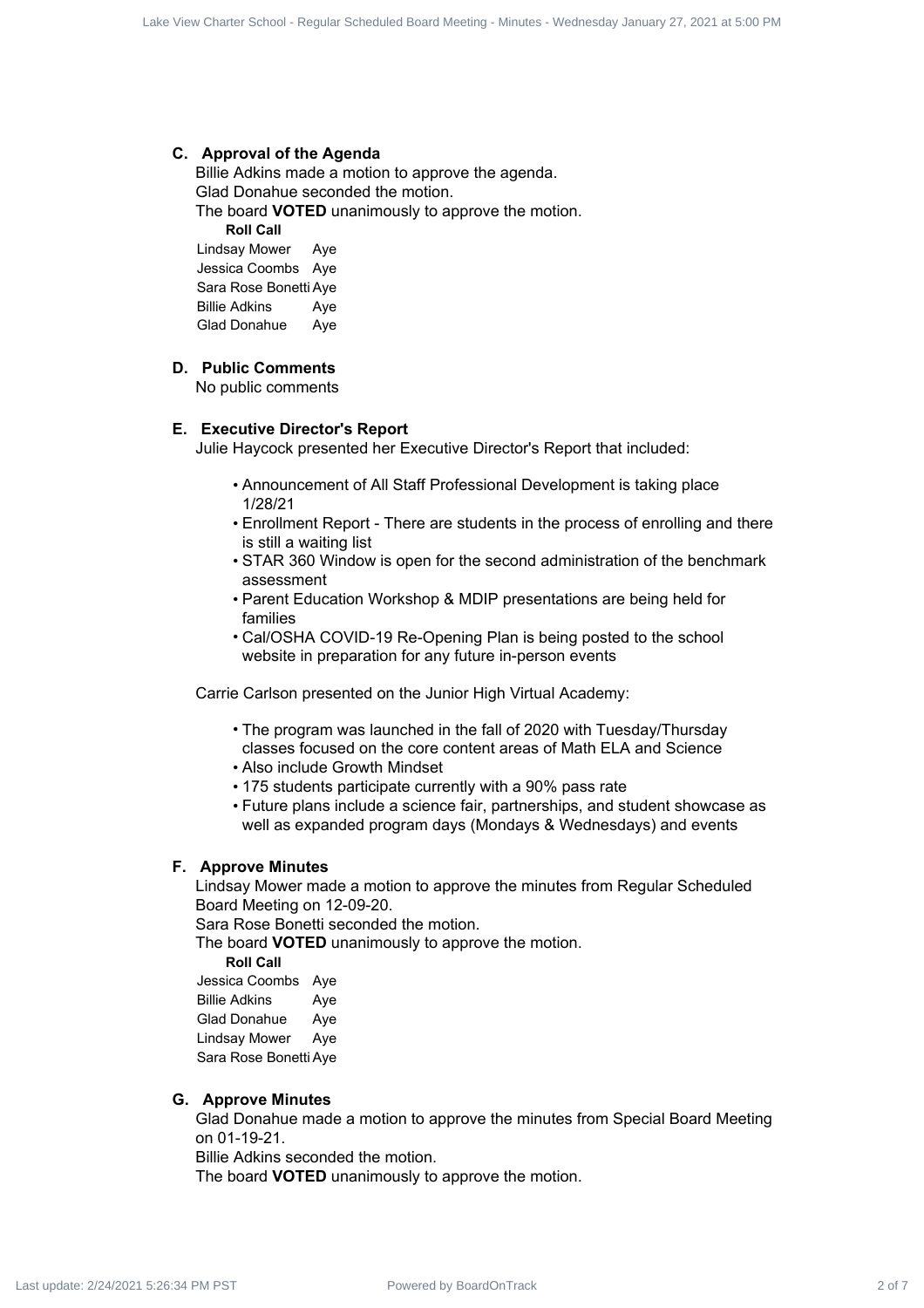#### **Roll Call**

| Sara Rose Bonetti Aye |     |
|-----------------------|-----|
| <b>Glad Donahue</b>   | Aye |
| <b>Billie Adkins</b>  | Aye |
| Jessica Coombs        | Aye |
| <b>Lindsay Mower</b>  | Aye |

#### **II. Finance**

#### **A. December Financials**

Darlington Ahaiwe presented the school's December Financials. Sara Rose Bonetti made a motion to approve the December Financials. Glad Donahue seconded the motion.

The board **VOTED** unanimously to approve the motion.

**Roll Call**

Lindsay Mower Aye Billie Adkins Aye Jessica Coombs Aye Sara Rose Bonetti Aye Glad Donahue Aye

#### **III. Academic Excellence**

#### **A. Policy on Differential Graduation and Competency Standards and Certificates of Educational Achievement for Students with Disabilities**

Dr. Amanda Johnson presented the policy for students with disabilities and graduation/competency standards related to the certificate of educational achievement. The poicy is driven by the IEP process.

Lindsay Mower made a motion to approve the Policy on Differential Graduation and Competency Standards and Certificates of Educational Achievement for Students with Disabilities. Last view Charter Schedule d Scheduled Board - Regular Scheduled Board - Regular Scheduled Board - Regular Scheduled Board - Regular Scheduled Board - Wednesday January 27, 2021 at 5:00 PM Last update: 2/24/2021 5:24:34 P

Billie Adkins seconded the motion.

The board **VOTED** unanimously to approve the motion.

**Roll Call**

Glad Donahue Aye Billie Adkins Aye Lindsay Mower Aye Jessica Coombs Aye Sara Rose Bonetti Aye

#### **B. 2021-2022 School Calendar**

Julie Haycock presented the draft of the 2021-2022 school calendar as this is a key component of planning for the coming school year.

There is an updated version that includes a change to the Martin Luther King Jr. non-school day.

Sara Rose Bonetti made a motion to approve the 2021-2022 School Calendar with the adjustment of the date for MLK Jr. Day.

Glad Donahue seconded the motion.

The board **VOTED** unanimously to approve the motion.

**Roll Call**

Lindsay Mower Aye Sara Rose Bonetti Aye Glad Donahue Aye Jessica Coombs Aye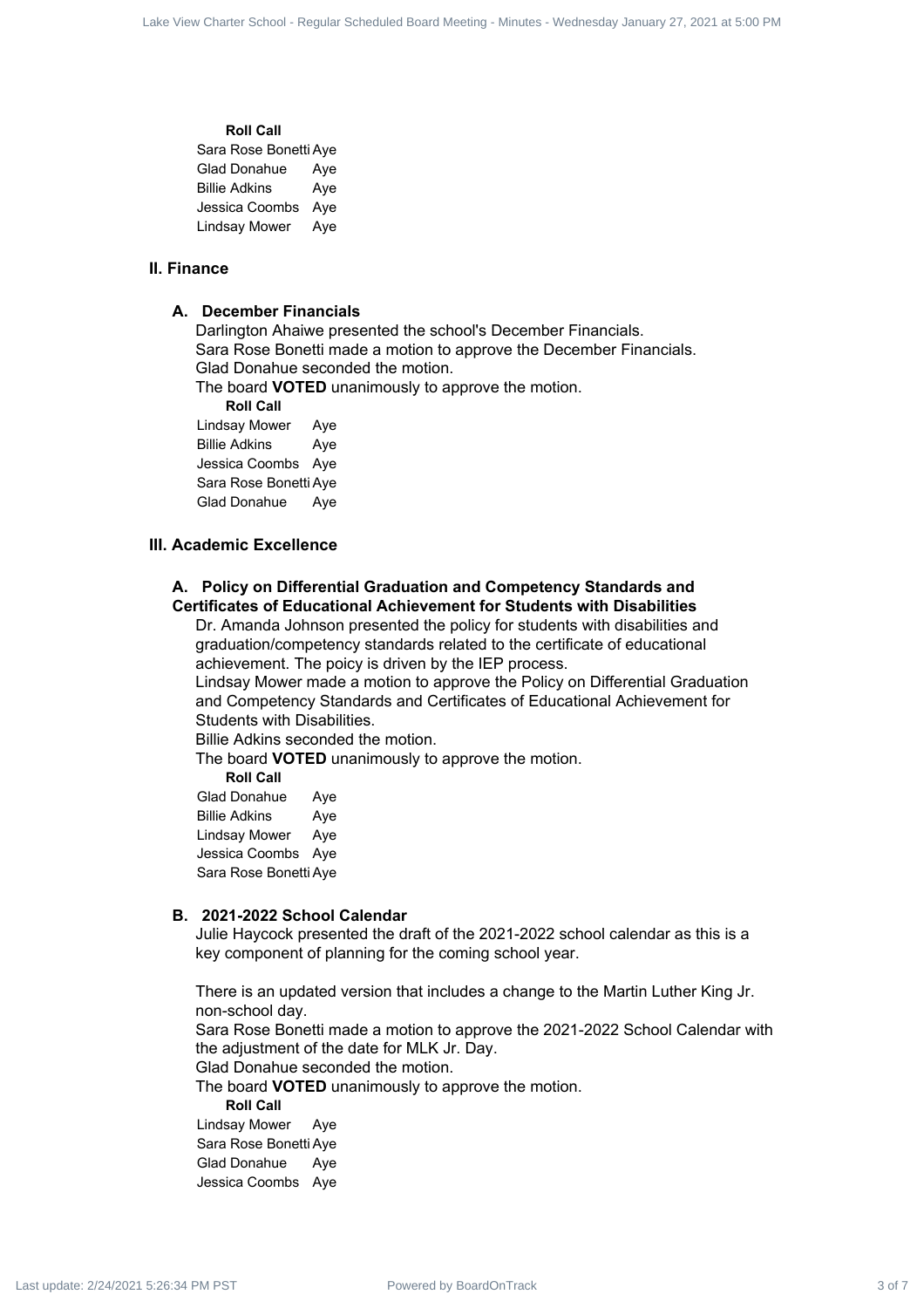**Roll Call** Billie Adkins Aye

#### **C. Title IX Policy**

Title IX ensures there is no discrimination or harassment. The update includes a change to the Title IX Coordinator as well as how the school investigates and responds to a complaint.

Lindsay Mower made a motion to approve the Title IX Policy.

Billie Adkins seconded the motion.

The board **VOTED** unanimously to approve the motion.

**Roll Call**

Lindsay Mower Aye Jessica Coombs Aye Billie Adkins Aye Sara Rose Bonetti Aye Glad Donahue Aye

#### **IV. Operations**

#### **A. Publication of the School Accountability Report Card (SARC)**

Darcy Belleza and Kulpreet Pummay presented this annual school report focused on student achievement and data. This report, once it is approved will go to the California Department of Education and will be posted on the school's website. Lindsay Mower made a motion to approve the publication of the School Accountability Report Card. Last was durated from the strained from the strained with the strained Board Meeting - Regular Charter School - Regular Scheduled Board Meeting - The Minutes of 7 Lake View Charter Schedule Board Meeting - Wednesday Janua

Glad Donahue seconded the motion.

The board **VOTED** unanimously to approve the motion.

**Roll Call**

Lindsay Mower Aye Billie Adkins Aye Sara Rose Bonetti Aye Glad Donahue Aye Jessica Coombs Aye

#### **B. Resolution to Approve Membership in Charter Services Organization (CSO)**

- Julie presented the resolution to become members of the CSO.
- Sara Rose Bonetti asked about the CSO Board Member Stipend. Royce Gough shared that this has not been decided as it will be a CSO board decision, however, a member cannot serve on both the CSO and school boards.
- Sara Rose Bonetti asked if the recommendation is for a current school board member to join the CSO or for someone outside of the board. Royce Gough replied that this is a board decision.
- Glad Donahue asked about the financial investment/requirement from the school. Royce Gough shared that the initial \$5,000 membership fee goes to legal fees to cover the cost of the formation of the corporation. The services are already being paid for and are simply moving the cost and staff to the CSO.
- Sara Rose Bonetti asked about future board candidates and what the status is of interested candidates. School staff will work on this based on the direction from the board of how to proceed.
- Glad Donahue suggested asking the families and community to seek out interested individuals because new families have joined the school since the last time there was an opening.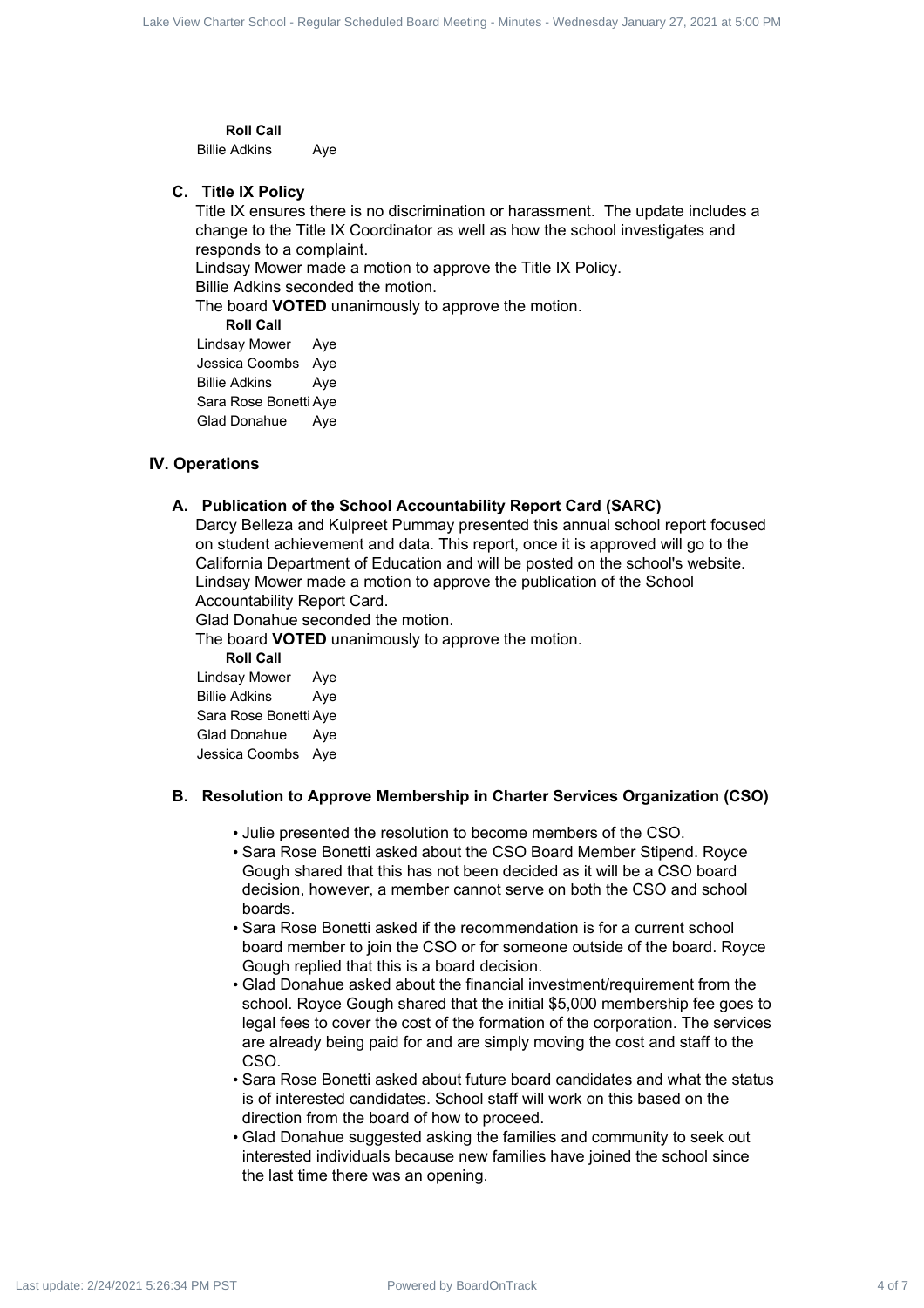Lindsay Mower made a motion to approve the resolution to approve Membership in Charter Services Organization.

Glad Donahue seconded the motion.

The board **VOTED** unanimously to approve the motion.

**Roll Call**

Billie Adkins Aye

Jessica Coombs Aye Glad Donahue Aye

Sara Rose Bonetti Aye

Lindsay Mower Aye

The Board requests that school staff will provide a list of individuals that are interested in joining the Board.

The Board requests a Special Board meeting be scheduled for this item as well as any others that may need to be discussed/moved on prior to the next regularly scheduled board meeting.

#### **C. 2021-2022 Organizational Chart**

Julie Haycock presented the proposed 2021-2022 organizational chart that includes many shared positions amongst the four North schools. Billie Adkins made a motion to approve the 2021-2022 Organizational Chart. Glad Donahue seconded the motion. Last view Charter School - Regular School - Regular Scheduled Board Meeting - Regular Scheduled Board Meeting - Regular Scheduled Board Meeting - Regular Scheduled Board Meeting - Regular Scheduled Board Meeting - Regular

The board **VOTED** unanimously to approve the motion.

**Roll Call** Billie Adkins Aye Lindsay Mower Aye Jessica Coombs Aye

Sara Rose Bonetti Aye Glad Donahue Aye

#### **D. Disposal of Surplus, Obsolete, or Unneeded Books, Equipment, and Supplies Policy**

Glad Donahue made a motion to approve the Disposal of Surplus, Obsolete, or Unneeded Books, Equipment, and Supplies Policy.

Lindsay Mower seconded the motion.

The board **VOTED** unanimously to approve the motion.

**Roll Call** Glad Donahue Aye Billie Adkins Aye Lindsay Mower Aye Sara Rose Bonetti Aye Jessica Coombs Aye

### **E. Employee Handbook**

Lindsay Mower made a motion to approve the updated Employee Handbook. Billie Adkins seconded the motion.

The board **VOTED** unanimously to approve the motion.

**Roll Call**

Glad Donahue Aye Jessica Coombs Aye Sara Rose Bonetti Aye Lindsay Mower Aye Billie Adkins Aye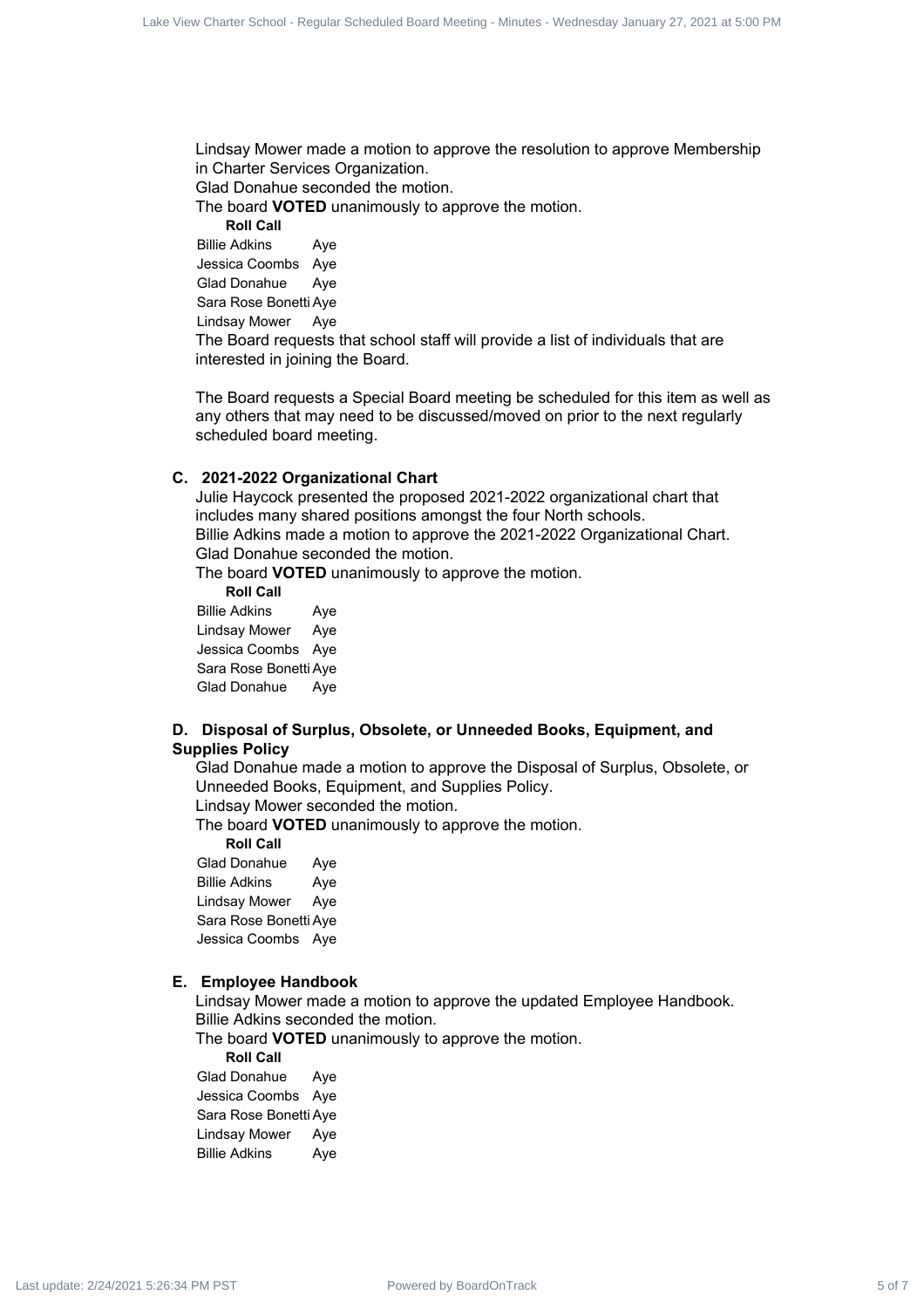#### **V. Closing Items**

#### **A. Board of Director's Comments & Requests**

- 1. Sara Rose Bonetti Requests that budget funds are allocated to the MDIP staff, who currently volunteer their time. School staff will consult with legal and Charter Impact and bring back findings.
- 2. Glad Donahue asked the reason why so many students from Lake County have withdrawn. Staff (Sarah Davis and Kara Tupy) reported that two families (four students) moved out of state. Julie shared that there has been a trend of families either moving out of state or have had home changes where parents have had job changes. Kara also reports that in the last few days students from the area have enrolled.

#### **B. Announcement of Next Regular Scheduled Board Meeting**

- February 24, 2021 at 5:00 pm is the next regularly scheduled board meeting.
- There may be a Special board meeting called prior to this date.

#### **C. Adjourn Meeting**

Lindsay Mower made a motion to adjourn the board meeting at 6:28 pm. Billie Adkins seconded the motion.

The board **VOTED** unanimously to approve the motion.

**Roll Call** Billie Adkins Aye Lindsay Mower Aye Jessica Coombs Aye Glad Donahue Aye Sara Rose Bonetti Aye There being no further business to be transacted, and upon motion duly made, seconded and approved, the meeting was adjourned at 6:28 PM.

Respectfully Submitted, Lindsay Mower

Prepared by: Kimmi Buzzard

Noted by:

Billie Adkins (Mar 15, 2021 11:00 PDT) [Billie Adkins](https://na1.documents.adobe.com/verifier?tx=CBJCHBCAABAAqRabOoRxrp4PEVwbA9oWPQw1lm0DGZeM)

#### Board Secretary

Public Comment Rules: Members of the public may address the Board on agenda or non-agenda items through the teleconference platform, Zoom. Zoom does not require the members of the public to have an account or login. Please either utilize the chat option to communicate to the administrative team of your desire to address the Board or simply communicate orally your desire to address the Board when the Board asks for public comments. Speakers may be called in the order requests are received. Comments are limited to 2 minutes each, with no more than 15 minutes per single topic. If a member of Last was determined by Board Charter School - Regular Scheduled Board Charter Schedule Board Charter School - Regular Schedule Board Charter Schedule Board Charter Schedule Board Charter Schedule Board Charter Schedule Bo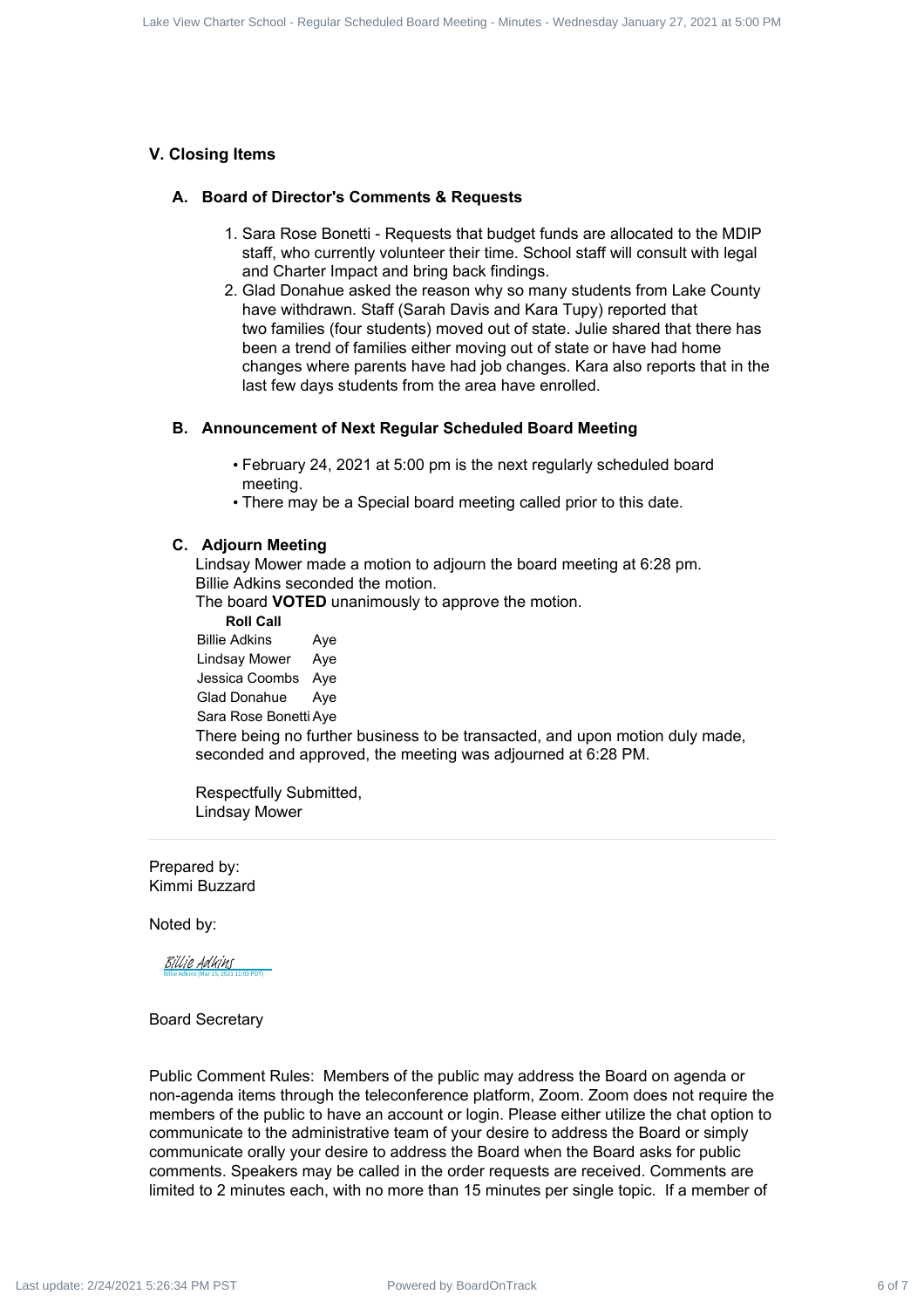the public utilizes a translator to address the Board, those individuals are allotted 4 minutes each. If the Board utilizes simultaneous translation equipment in a manner that allows the Board to hear the translated public testimony simultaneously, those individuals are allotted 2 minutes each. By law, the Board is allowed to take action only on items on the agenda. The Board may, at its discretion, refer a matter to school staff or calendar the issue for future discussion.

Note: The Governing Board encourages those with disabilities to participate fully in the public meeting process. If you need a disability-related modification or accommodation, including auxiliary aids or services, to participate in the public meeting, please contact the Governing Board Office at (562) 584-0427 at least 48 hours before the scheduled board meeting so every reasonable effort can be made to accommodate you. (Government Code § 54954.2; Americans with Disabilities Act of 1990, § 202 (42 U.S.C. § 12132)). Lake You Crack Tabour School - Regular School - Regular School - Regular Scheduled Board Meeting - Regular School - Regular Schedule and Control - Regular Schedule And Control - Regular Schedule Schedule And Control - Reg